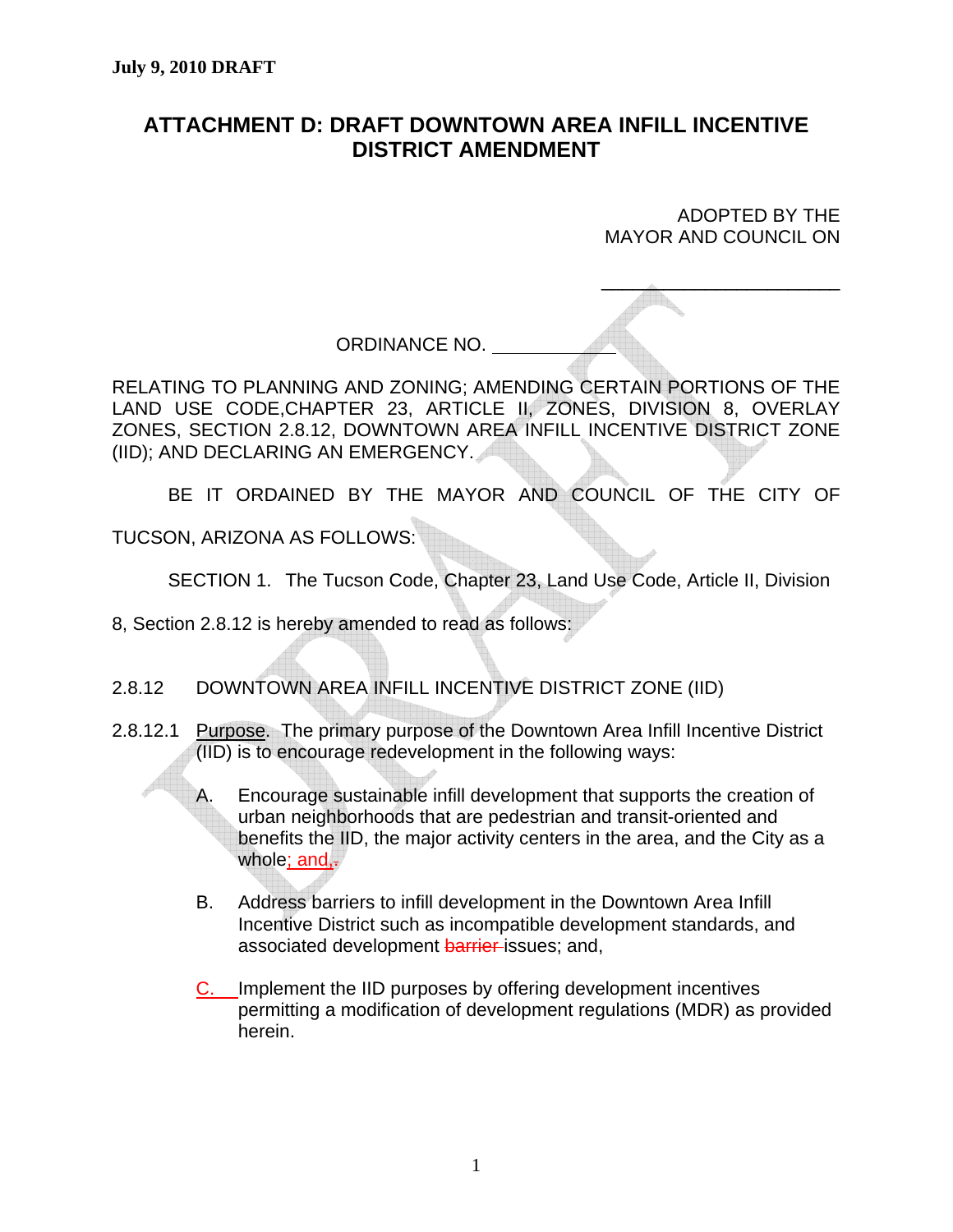# 2.8.12.2 Establishment.

- A. The Downtown Infill Incentive District (IID) is an optional overlay zone. Individuals may choose the pre-existing underlying zone or the development options of the IID. Plans submitted pursuant to the IID shall comply with the regulations herein. as defined in Sec. 6.2.4.
- B. The IID is comprised of two (2) subdistricts: the Greater Infill Incentive Subdistrict (GIIS) and the Downtown Core Subdistrict (DCS). The boundaries of the IID and subdistricts are described in Sec. 2.8.12.10 (*See Illustrative Map 2.8.12.10-I*). The exact boundaries of the IID overlay and subdistricts are identified on the official zoning map kept on file at the Planning and Development Services Department (PDSD) and the City Clerk.
- C. Regulations specific to the GIIS and DCS are provided in Sections 2.8.12.4 (GIIS – Modification of Development Regulations) and 2.8.12.5 (DCS), respectively. Regardless of subdistrict, individuals choosing the IID options must comply with Sections 2.8.12.6 (Design Criteria), 2.8.12.7 (IID Plan Requirement), and 2.8.12.8 (Review and Approval Procedures) and submit an IID Plan.
- D. An IID Plan cannot be used in conjunction with other waiver or modification provisions provided by the Land Use Code. Where the IID and Rio Nuevo and Downtown (RND) overlay zones overlap, applicants may select either the provisions of the IID or the RND Modification of Development Regulations, but not both. The provisions of the IID zone apply to properties within its boundaries.

Where the regulations of this section conflict with other sections of the Land Use Code, the regulations of this section shall control.

- 2.8.12.3 Boundaries and Map Established. The boundaries of the IID are described in Sec. 2.8.12.9 (*See Illustrative Map 2.8.12.9-I*). The exact boundaries of the IID overlay are identified on the official zoning maps kept on file in the offices of the Planning and Development Services Department and the City Clerks.
- 2.8.12.34 MDR Applicability*.* The regulations of this ordinance apply to the following development types located on property, including public or private rights-ofway, any portion of which is located within the IID: a change of use; expansion of an existing use or existing structure; or new development or a redevelopment project.
- 2.8.12.4 Greater Infill Incentive Subdistrict Modification of Development Regulations (MDR)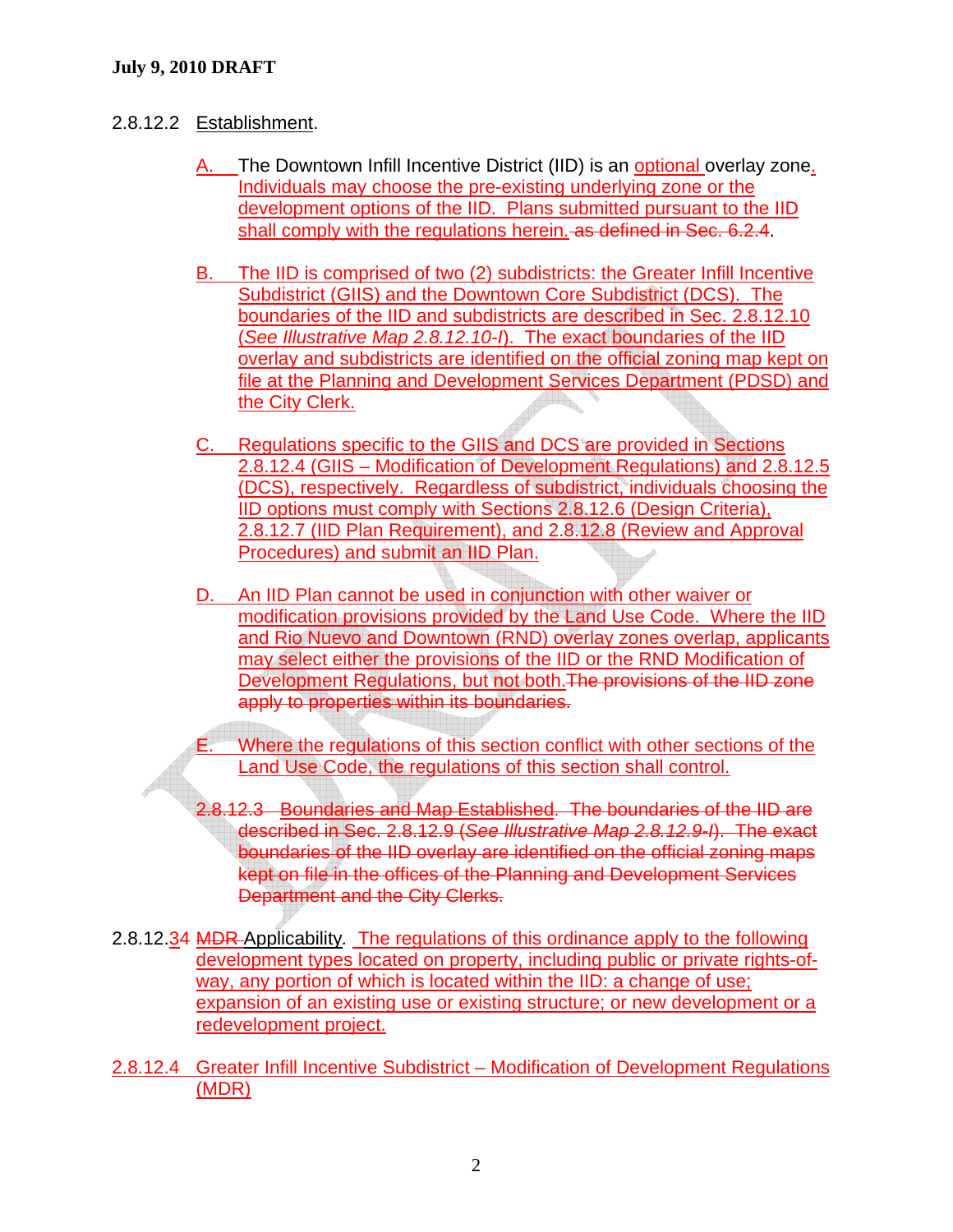- A. Development regulations may be modified within the GIISD subdistrictzone. - This process shall be known as the Modification of Development Regulations (MDR).
- B. Except as provided herein, the regulations in the following sections of Article III (Development Regulations) of the Land Use Code may be modified up to twenty-five percent (25%) of the dimension or amount permitted by the underlying zoning: Division 1, General Provisions; Division 2, Development Criteria; Division 3, Motor Vehicle & Bicycle Parking Requirements; Division 4, Off-Street Loading; and, Division 7, Landscaping and Screening Regulations. The MDR process shall not be used to modify Division 8, Native Plant Preservation.
	- An MDR may not be used in conjunction with waiver or modification provisions provided by other sections in the Land Use Code. Where the IID and RND overlap, applicants may select either the IID MDR or the RND MDR, but not both.
	- The MDR process applies to the following Land Use Code regulations, development types, land uses, and specific development criteria.
- A. The MDR process applies to the following sections of Article III of the Land Use Code: Division 1, General Provisions; Division 2, Development Criteria; Division 3, Motor Vehicle & Bicycle Parking Requirements; Division 4, Off-Street Loading; and, Division 7, Landscaping and Screening Regulations.
- B. An MDR may apply to the following development categories located on property, including public or private rights-of-way, any portion of which is located within the IID zone: a change of use; expansion of an existing use or existing structure; or new development or a redevelopment project.

# C. *MDR Land Uses*.

1. A MDR application is limited to proposals with one or more of the following uses: Administrative and Professional Office; Alcoholic Beverage Service; Civic Assembly; Craftwork; Cultural; Educational Use: Instructional School; Educational Use: Postsecondary Institution; Entertainment; Attached Residential; Multifamily Residential; Food and Beverage Sales; Food Service; General Merchandise Sales; Mixed Use (a combination of the uses listed in this section and residential); Personal Service; and Travelers' Accommodation, Lodging.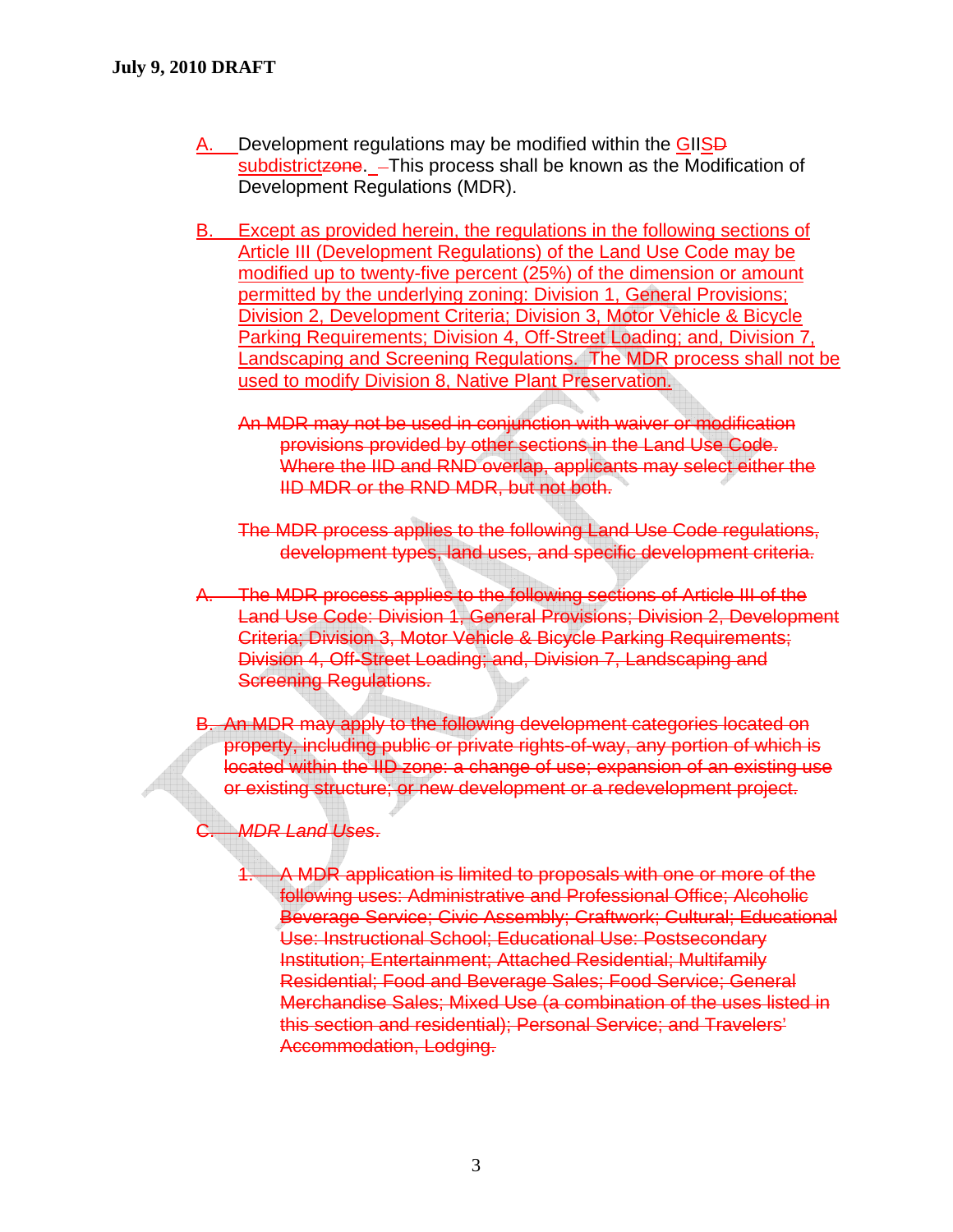- 2. A use not listed above may be allowed if the Planning and Development Services Department Director deems the use to be in accordance with the purposes of the IID described in Sec. 2.8.12.1.
- 3. If drive-through service is provided, it may not interfere with pedestrian access to the site from the roadway.
- D. *MDR Development Criteria.* The regulations listed in Section 2.8.12.4.A may be modified up to twenty-five percent (25%) of the dimension or amount permitted by the underlying zoning with the following exceptions where modifications may exceed this amount:
- C. *Exceptions.* The following criteria may be modified in excess of twentyfive percent (25%) to the extent specified herein.
	- 1. *Building height.* Building height may be increased up to sixty (60) feet unless the current zoning allows a greater height or where the IIDMDR Conceptual Plan's Development Transition Element requires less.
	- 2*. Street perimeter yard.* Street perimeter yard requirements may be reduced or waived when the Planning and Development Services DepartmentPDSD determines that the request is consistent with the Major Streets and Route Plan, unless modified by the Director, and there is adequate sight visibility, no traffic safety issue created, and no privacy intrusion into affected existing residential property is created as provided in accordance with the MDR Conceptual Plan'sSec. 2.8.12.6.B (Development Transition) Element described in Sec 2.8.12.5.C.

3*. Parking.*

a. Parking may be reduced up to twenty-five (25) percent as required by Sec. 3.3.4 or modified per an agreement with the City's Parking Division. An applicant using the Individual Parking Plan per Sec. 3.3.8.7 may decrease parking more than 25% if the analysis and finding can show the proposed parking is adequate. modified per an agreement with the City's Parking Division, or as follows:

i.Sec. 3.3.3.11 (New Uses Replacing Existing Uses); ii.Sec. 3.3.8.6 (Existing Development Sites); iii.Sec. 3.3.8.7 (Individual Parking Plan); iv.Sec. 3.3.6 (Parking Exceptions in the Downtown Redevelopment District) for those portions of the IID within the Downtown Redevelopment District; or,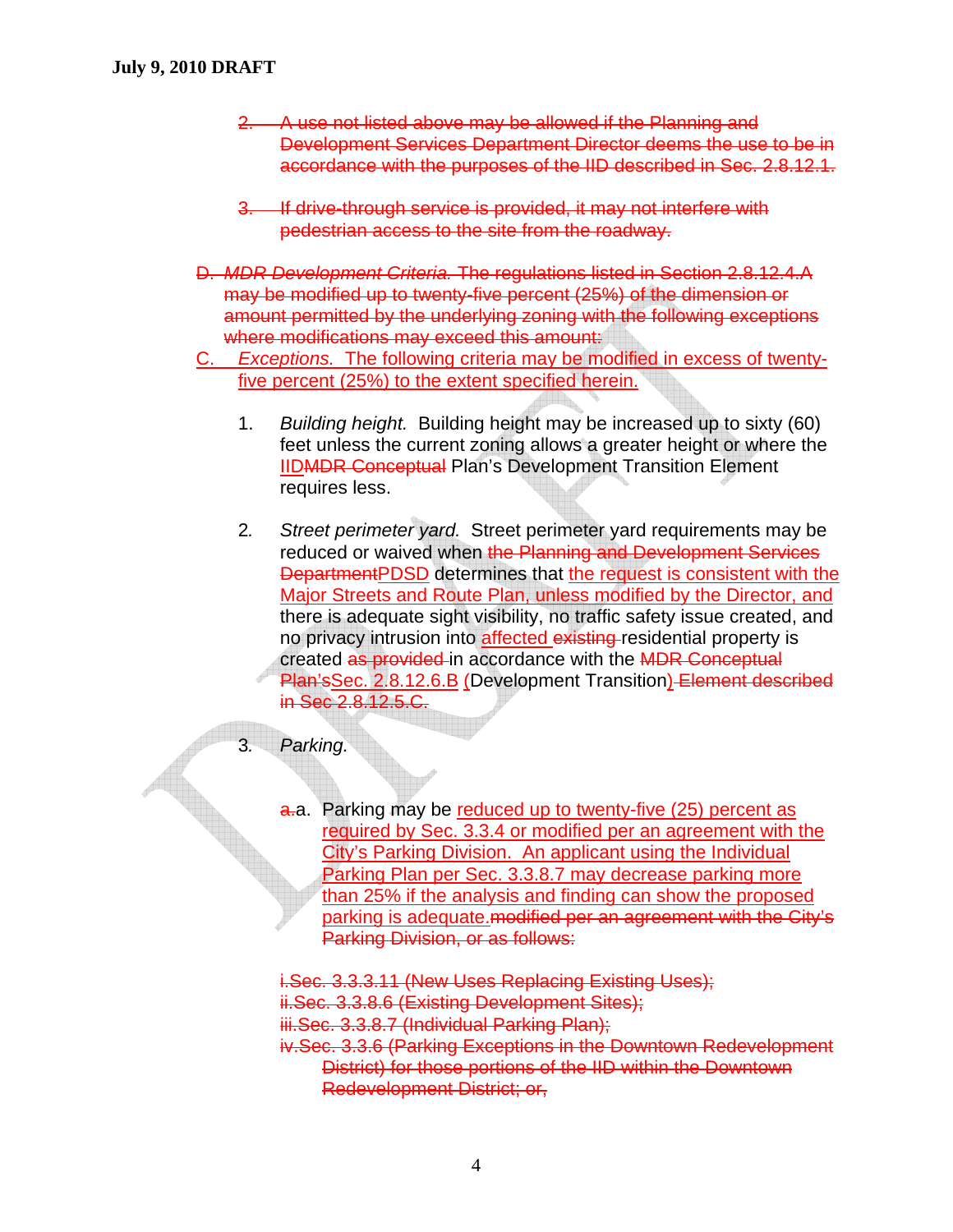- v.*Exception to Secs. 2.8.12.4.D.3.a.i iii*. Restaurants and bars (Food Service or Alcoholic Beverage Service Uses) locating within existing structures may request a parking modification.
- b*. Accessible Parking and Bicycle Facilities*. The number of accessible parking spaces required by the Americans with Disabilities Act and bicycle facilities shall not be reduced or eliminated and shall be based on the number of motor vehicle parking spaces required prior to any modification.
- Parking may be provided either solely by one of the following options or a combination of the following options:

On-site;

- Off-site within one-quarter  $(1/4)$  of a mile of the project site through a shared parking agreement with the City;
- iii. On-street on the same side of the street as the proposed use up to five (5) spaces on a collector or arterial street per approval by the City's Transportation Department; and/or
- iv. An in-lieu fee per an agreement with the City's Parking Division.
- 4. *Loading.* Off-street loading zone requirements may be reduced or waived if the Planning and Development Services DepartmentPDSD determines that no traffic safety issue is created.
- 5. *Solid Waste Collection.* On-site refuse collection container requirements governing access, type, and location may be modified if the Department of Environmental Services determines that no public health or traffic safety issue is created.

6. Landscaping and Screening.

- a. A complete or partial exception to the Landscaping and Screening Requirements (Sec. 3.7) may be granted when shade is provided for pedestrians and customers, such as along sidewalks, pedestrian circulation paths, and outdoor patios, consistent with Development Standard 9-10.4.3.B.1 (Pedestrian Pathways in the RND).
- b. The following types of landscaping and improvements may be used to comply with Sec. 2.8.12.4.C.6.a (Landscaping and Screening):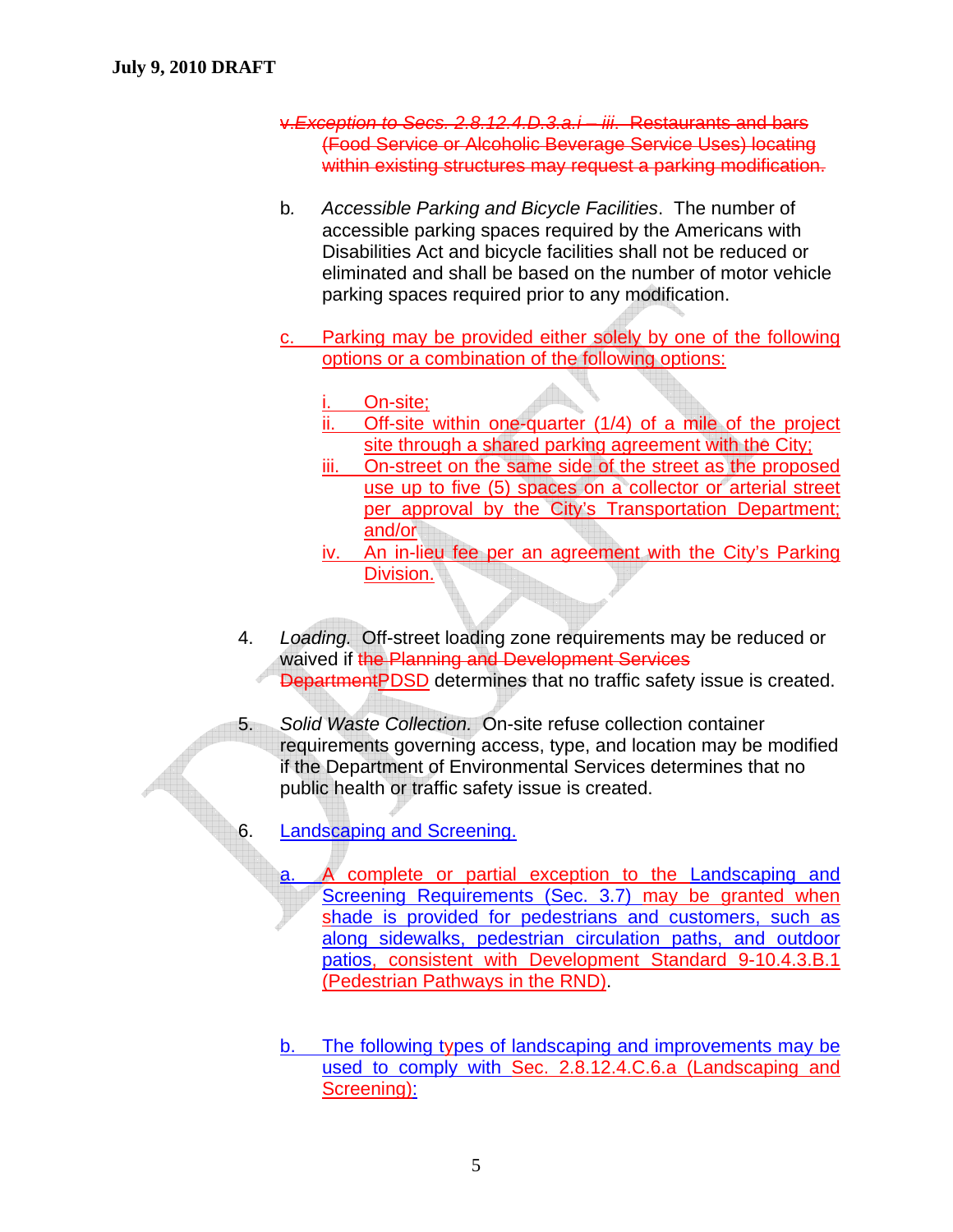- i. Existing landscaping;
- ii. Shade trees in the right-of-way;
- iii. Green walls or green roofs; and/or
- iv. Shade structures, such as awnings.
- c. Where adjacent to single-family dwelling, detached, buffers and/or screening is required per Sec. 2.8.12.6.B (Development Transition).
- 7. Floor Area Ratio (FAR). A complete exception to FAR requirements may be granted.
- 8. Pedestrian Access. Pedestrian access requirements may be waived, except where required by the Americans with Disabilities Act.

D. *GIIS Land Uses*.

1. A proposed use must be permitted by the underlying zone and is limited to proposals with one or more of the following uses: Administrative and Professional Office; Alcoholic Beverage Service; Civic Assembly; Craftwork; Cultural; Educational Use: Instructional School; Educational Use: Postsecondary Institution; Entertainment; Attached Residential; Multifamily Residential; Food and Beverage Sales; Food Service; General Merchandise Sales; Mixed Use (a combination of the uses listed in this section and residential); Personal Service; and Travelers' Accommodation, Lodging.

An IID proposal with a use not listed above may be allowed if the proposed use is permitted by the underlying zone and if the PDSD Director (Director) deems the proposed use to be in accordance with Sec. 2.8.12.1 (Purpose).

2.8.12.5 Downtown Core Subdistrict (DCS).

- A. *Requirements*. Development within the DCS shall comply with the following:
	- 1. Permitted uses of the underlying zoning; and
	- *2.* Maximum building height may be increased up to sixty (60) feet unless the current zoning allows a greater height or where the IID Plan's Development Transition Element requires less.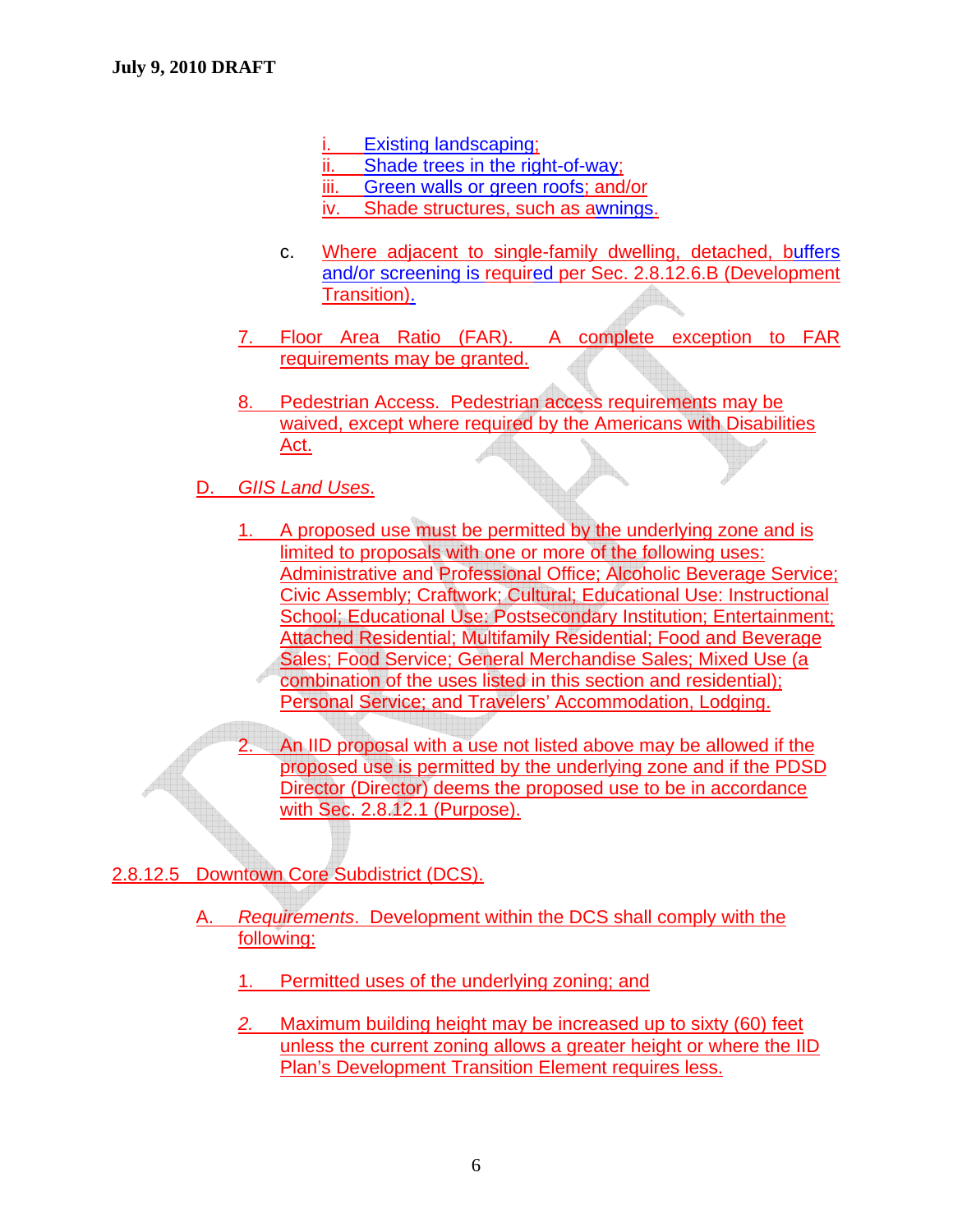- 3. Demolition and façade alteration requirements of the Rio Nuevo and Downtown Zone (Sec. 2.8.10); and,
- 4. When provided, landscaping shall be in accordance with the City's drought-tolerant plant list.
- 5. Bicycle parking shall be provided when motor vehicle parking is provided.
- 6. Where applicable, applicants are strongly encouraged to comply with Sec. 3.8 (Native Plant Preservation).
- B. *Exemptions*. Development within the DCS is exempted from the following requirements unless the Director makes a finding that public safety, health, or welfare will be jeopardized.
	- 1. Sec. 2.8.3 (Major Streets and Routes Setback Zone)
	- 2. Sec. 2.8.10 (Rio Nuevo and Downtown Zone), except as provided in Sec. 2.8.12.5 (DCS Requirements)
	- 3. Sec. 3.2.6 (Perimeter Yards), except when the development is adjacent to single family residential
	- 4. Sec. 3.2.9 (Lot Coverage)
	- Sec. 3.2.10 (Residential Density Calculations)
	- 6. Sec. 3.2.11 (Floor Area Ratio Calculation)
	- Sec. 3.2.14 (Lots)
	- 8. Sec. 3.3 (Motor Vehicle and Bicycle Parking Requirements), except as provided in Sec. 2.8.12.5.A.5
	- 9. Sec. 3.4 (Off-Street Loading)
	- 10. Sec. 3.7 (Landscaping and Screening Regulations), except as required by Sec. 2.8.12.6.B (Development Transition Element)
	- 11. Sec. 3.8 (Native Plant Preservation)
	- 12. *Pedestrian Access*. On-site pedestrian access is waived, except where required by the Americans with Disabilities Act.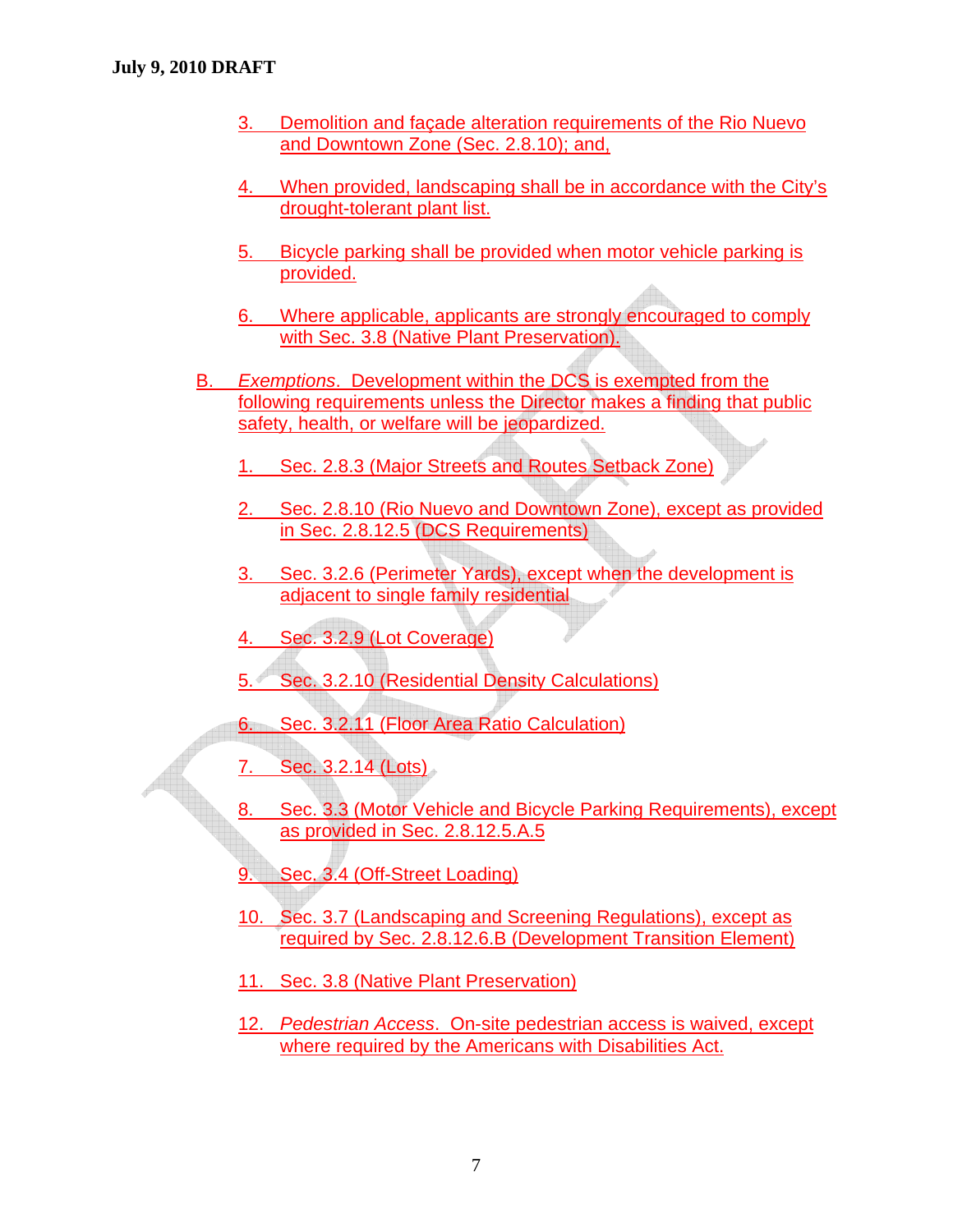$\overline{a}$ 

- 13. *Solid Waste Collection.* On-site refuse collection container requirements governing access, type, and location may be modified if the Department of Environmental Services determines that no public health or traffic safety issue is created.
- 2.8.12.6 Design Criteria. An IID Plan, regardless of subdistrict, must demonstrate compliance with the following:

A. Streetscape Design

- 1. *Pedestrian-orientation*. Projects shall be pedestrian-oriented and comply with all of the following criteria:
	- a. New construction shall have architectural elements/details at the first two (2) floor levels; and,
	- b. Buildings shall provide windows, window displays, or visible activity on the ground floor for at least fifty (50) percent of frontage; and,
	- c. A single plane of façade shall be no longer than fifty feet without architectural detail with; and
	- d. Front doors shall be visible or identifiable from the street and visually highlighted by graphics, lighting, or similar features; and,
	- e. Parking areas for comprehensive development or redevelopment of a site shall be located at the rear or side of the building. Changes of use and expansion of existing structures may use the site's current parking configuration;<br>and, and,
	- f. Parking structures shall be designed so that parked vehicles are screened from view at street level, through incorporation of design elements including, but not limited to, landscaping, pedestrian arcades, occupied space, or display space; and,
	- g. Existing sidewalk widths shall be maintained so as to provide effective, accessible, connectivity to adjoining properties. Sidewalks may be widened to accommodate a project's design characteristics. Where no sidewalks exist, sidewalks shall be provided; and,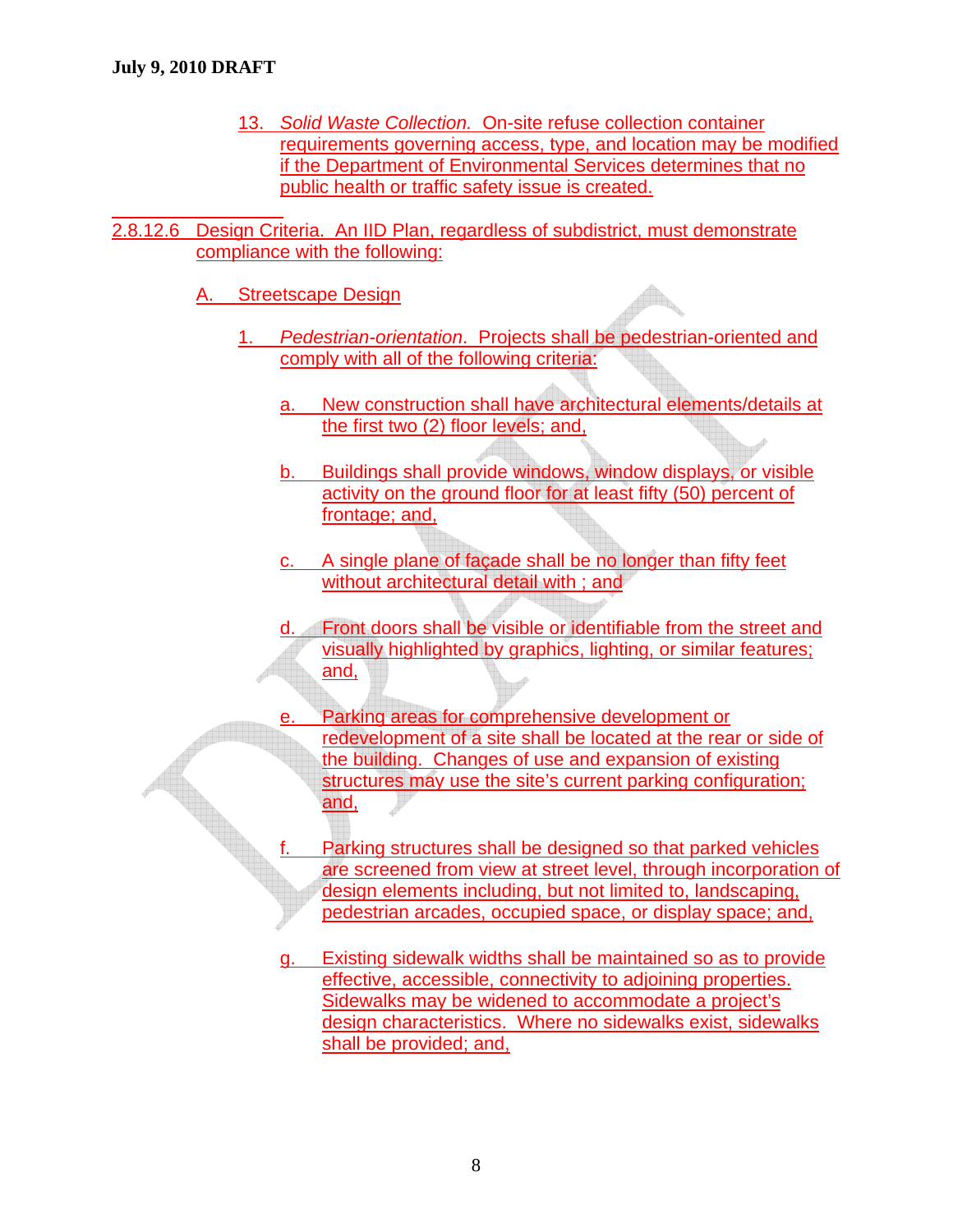h. To the extent practicable, bus pull-outs shall be provided where bus stops are currently located; and,

i. If drive-through service is proposed, it may not interfere with pedestrian access to the site from the roadway.

2. *Shade*. Except as provided herein, shade shall be provided for at least fifty (50%) percent of all sidewalks and pedestrian access paths as measured at 2:00 p.m. on June 21 when the sun is eightytwo degrees (82°) above the horizon. Shade may be provided by trees, arcades, canopies, or shade structures. The use of plantings and shade structures in the City right-of-way is permitted to meet this standard. The shade provided by a building may serve to meet this guideline.

*Exception*. The Director may approve an IID Plan providing less than fifty (50) percent shade where compliance is not feasible due to a project site's location and/or building orientation and the applicant has made a reasonable attempt to comply with this criterion.

3. Modifications to historic buildings shall complement the overall context of the historically designated buildings in the project's Development Zone and respect the architectural integrity of the historic façade. Historic replication is discouraged in favor of design inspired by traditional precedents such as scale, materials, and exterior openings;

2.8.12.5 MDR Conceptual Plan Requirement. An MDR application must include an MDR Conceptual Plan that contains a Streetscape Element and a Development Transition Element (if adjacent to existing residential uses).

> A.*Streetscape Element*. The MDR Conceptual Plan shall include the following streetscape elements as provided below.

- 1.Required Streetscape Elements. The MDR Conceptual Plan shall contain the following:
	- a.A pedestrian-oriented streetscape using documented best urban design addressing:
		- i.Pedestrian proximity to buildings locating buildings adjacent or near to sidewalks;
		- ii.Pedestrian amenities using such techniques as public seating and display areas;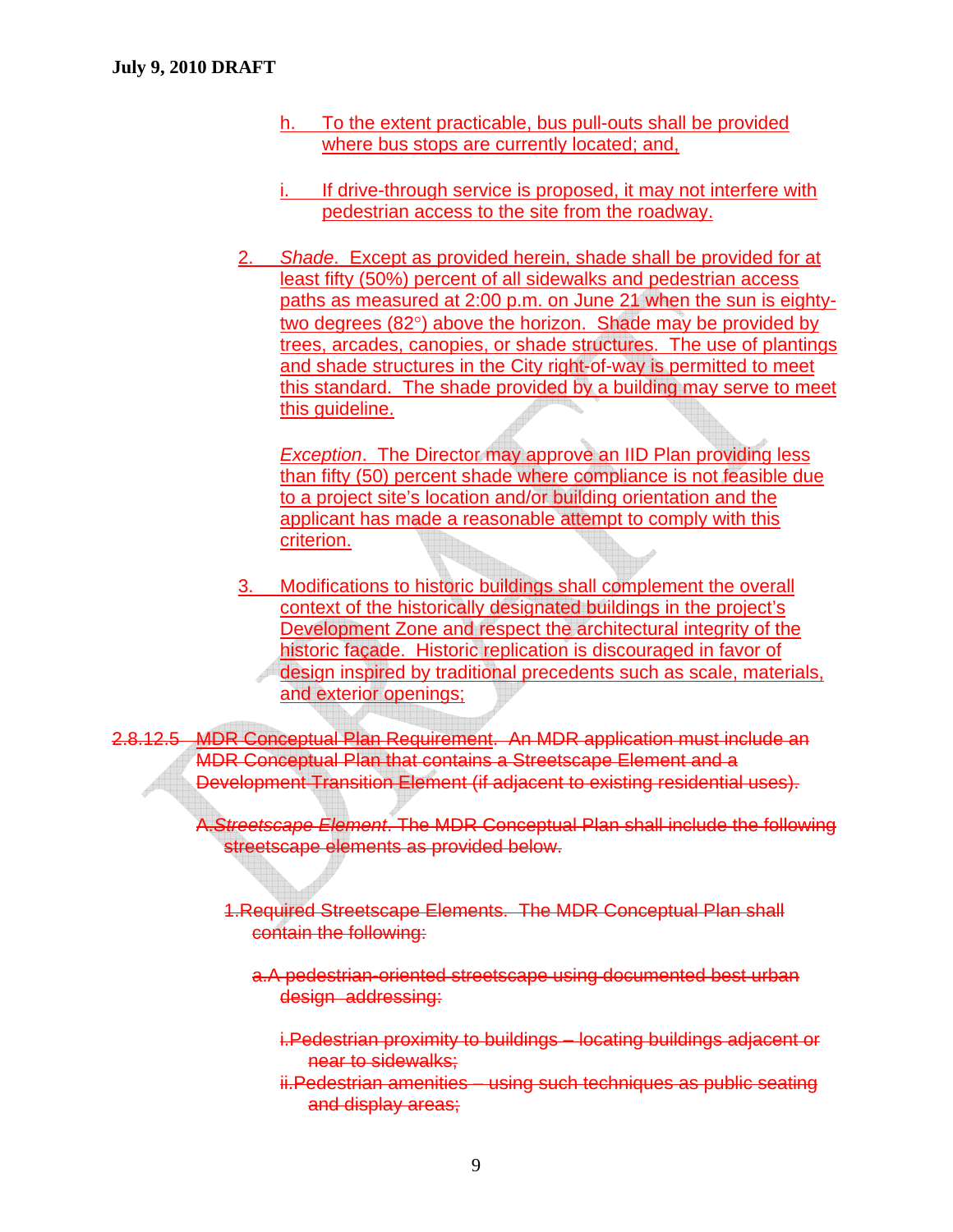- iii.Appropriate sidewalk width using appropriate width for the property that creates effective connectivity to adjoining properties' pedestrian ways;
- iv.Shade for pedestrians using landscaping, colonnaded building, or other shading devices.
- b.Parking areas shall be located at the rear or the side of the building.
- c.Buildings shall provide ground floor display windows along street frontages and pedestrian entrances from the street.
- d.The project should facilitate a cohesive urban context when historically designated buildings are within its Development Zone.
- e.To the extent practicable, bus pull-outs shall be provided where bus stops are currently located.
- 2.Additional Streetscape Elements Requirement. The MDR Conceptual Plan shall contain at least one of the following features:
	- a.Pedestrian lighting along the sidewalk facing an arterial or collector street. City endorsed streetscape plans, such as those depicted in the Downtown Urban Design Reference Manual, or a nationally recognized best practices book or manual shall be used as a guideline.
	- b.Green wall or green roof design are integrated into the building construction to reduce heat generation from building surfaces that otherwise would raise urban atmospheric temperature due to potential building's solar heat absorption as approved by the Planning and Development Services Department Director. Green wall and green roof design refers to a wall or roof that is partially or completely covered with vegetation and, in some cases, soil or inorganic growing medium.
	- c.Other design features that are documented in writing as a best practice of transit/pedestrian oriented development.
- B. *Development Transition Element.* The purpose of the Development Transition criteria is to mitigate excessive visual, noise, odor, and vibration intrusion and other similar public health and safety concerns that may be created by the proposed project.

# 1. *Applicability*.

a. Compliance with the requirements of this section is required where a developing site abuts an affected residential property.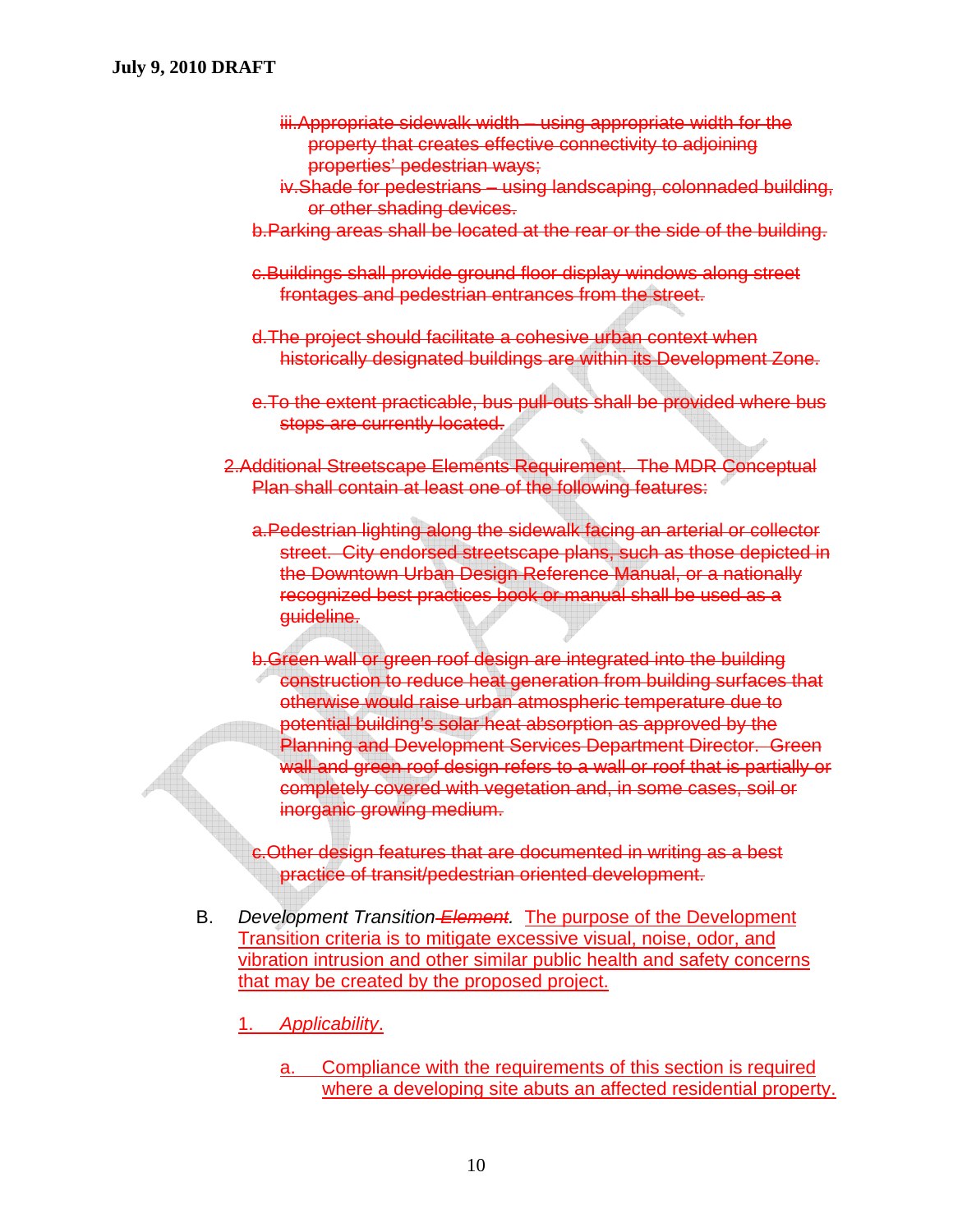An affected residential property is an existing residential site that is of a lesser intensity than an adjoining developing site. Examples of transitional areas are a nonresidential developing site adjoining a low or medium density residential site or a high density residential developing site adjoining a low or medium density residential site. For purposes of the IID, a low density residential site refers to single family detached dwellings and medium density residential site refers to attached single or two-story residential dwellings within subdivisions. When the p

b. For projects within the DCS, the Development Transition criteria apply only to those projects abutting affected residential properties outside the DCS boundaries.

roject is adjacent to existing residential development, a Development Transition Element is required as part of the MDR Conceptual Plan.

- 2. *Mitigation of Taller Structures*. Compliance with the following criteria are required where the developing site has taller buildings than abutting affected residential properties: Portions of the project building closest to existing residential development shall be sensitive to the scale and height of the residential development
	- The maximum building height is twenty-five (25) feet within thirty (30) feet of the property line abutting an affected residential property. Proposed buildings may develop to the maximum height permitted by the underlying zone or by the IID, whichever is applicable, when the building is thirty (30) feet or more from the property line abutting an affected residential property; and,

shall maximize natural light access, privacy considerations and

noise abatement as required.

- Windows at or above theon second or higher-storyies of a structure shall be located or treated to reduce views into the buildings of adjacent affected residential property's buildingsproperty and yard areas. This feature may be waived where the angle of view from the project's building into the adjacent residential building is obstructed by screening or the slope of the angle :; and,
- c3. Balconies shall be oriented away from affected residential property or use a screening device to reduce views onto the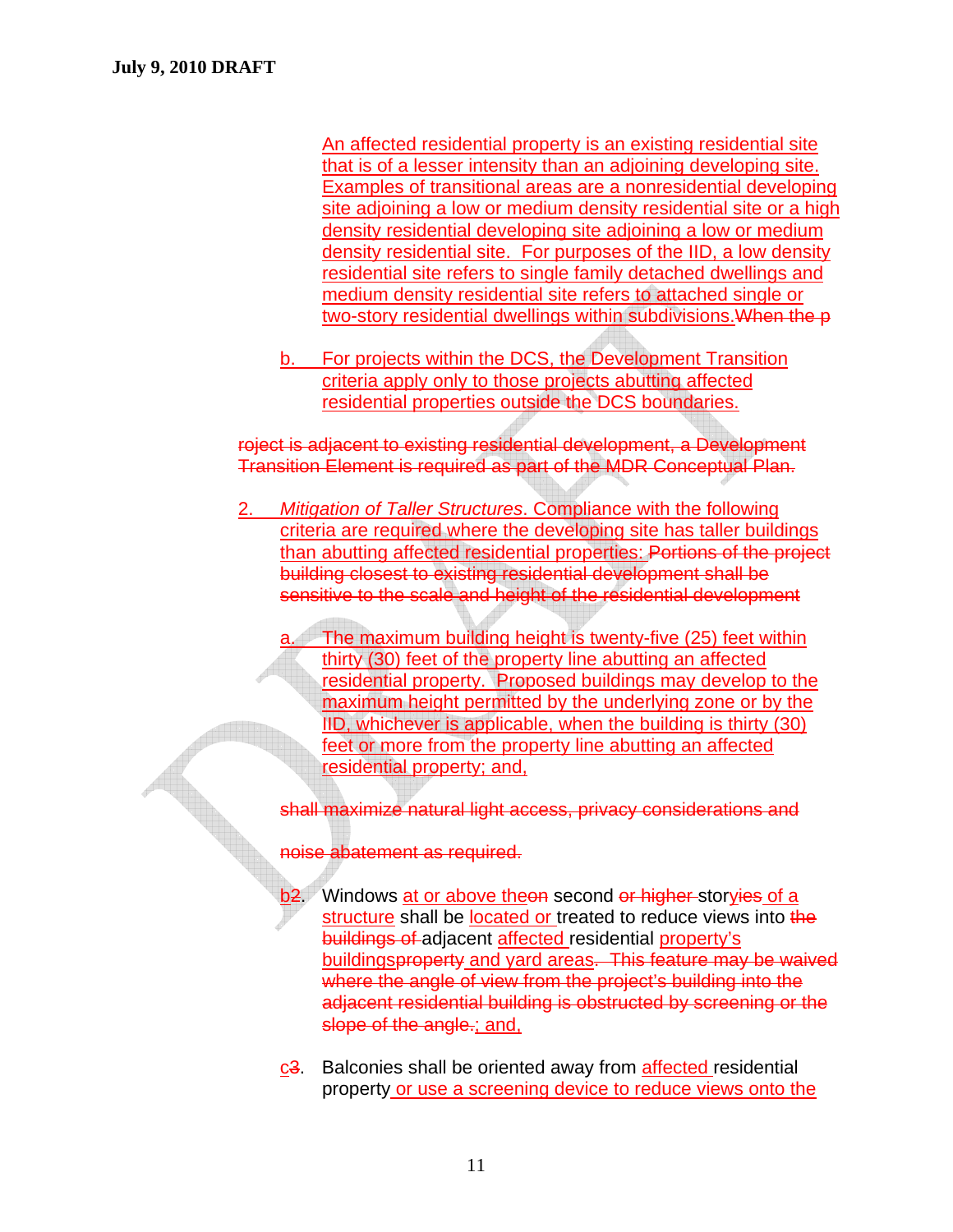rear or side yards of affected residential property or positioned so that screening or the slope of the angle obstructs the view angle into the adjacent residential building.; and,

- d4. The developing site's buildings should be oriented so as to reduce views onto an affected residential property.
- e5. Buffers and/or screening consistent with the purpose of this section shall be providedused between a developing site and affected residential propertiesany new development and existing residential and shall include features such as, but not limited to, landscaping, walls, and architecturally decorative features.
- 3. *Mitigation of Service Areas*. Potentially nuisance or noisy areas shall be oriented away from affected residential property such as placing service areas for loading and garbage disposal between the developing site's buildings or behind opaque barriers; or use a similar design technique using a combination of architectural or landscaping treatments that can be shown to reduce nuisance impacts from service areas. The service area must be mitigated to reduce the noise and view of the service features, reduce the emission of odors so as not to be offensive to owners or occupants of adjacent properties or in such a manner as to create a nuisance or hazard beyond the property lines of the project site, and prevent vibrations that are discernible beyond the property lines of the project site.

4. *Mitigation of Parking Facilities and other Areas*. Where the site has a parking areas or an area with noise and outdoor lighting features, the areas shall be screened from affected residential property by a combination of a wall or opaque non-chain link fence with a vegetative hedge or a row of trees that will be dense enough to screen views on to the developing site. An alternative treatment may be used such as using a combination of architectural or landscaping treatments that can be shown to reduce nuisance impacts from service areas. Where there is a finding that the vegetative screen will be opaque a masonry wall may not be required.

C. *Alternative Compliance.*

1. The Director may approve an urban design best practice option for compliance with Sec. 2.8.12.6.A (Streetscape Design) and Sec. 2.8.12.6.B (Development Transition).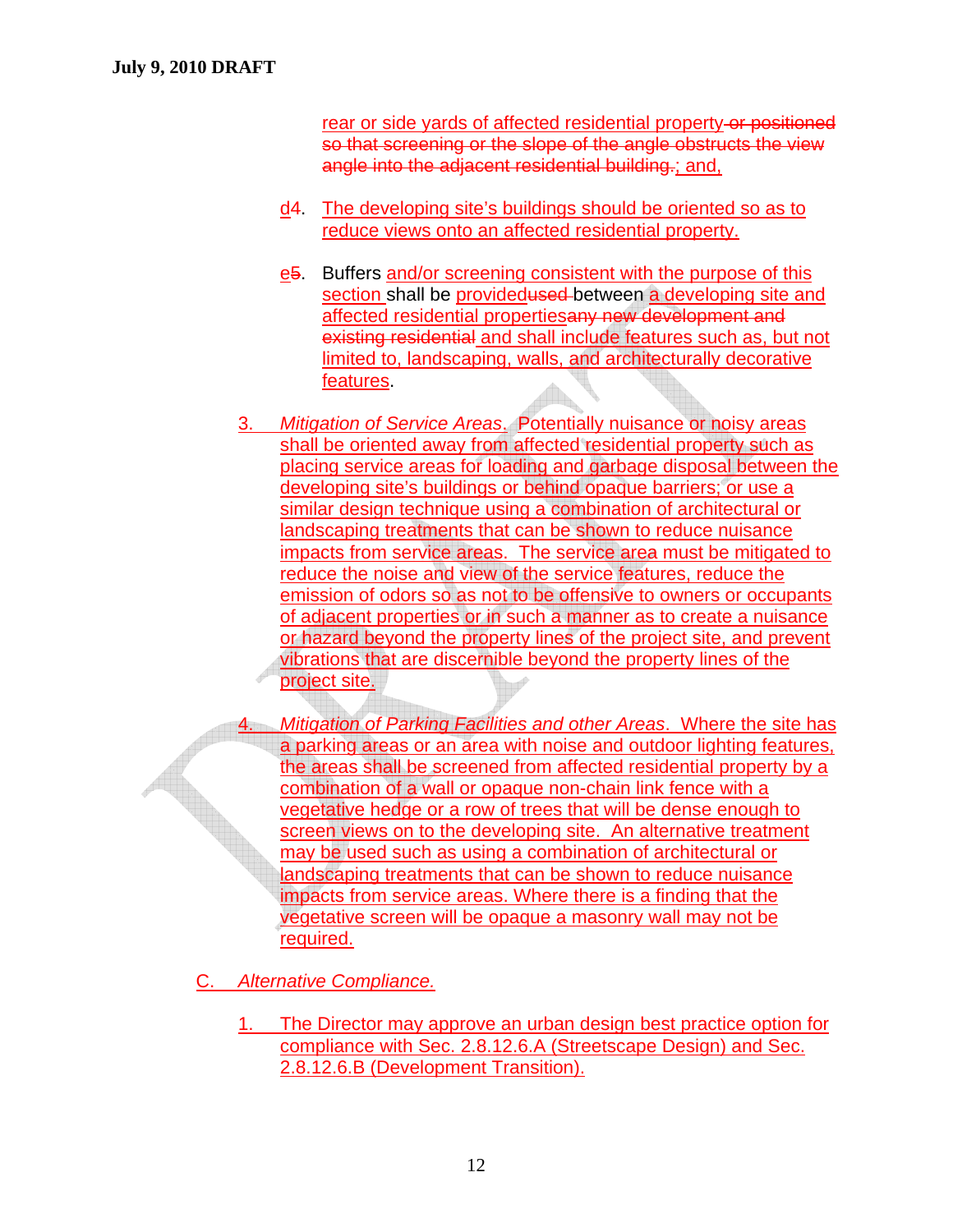- 2. For purposes of this section, urban design best practices include urban design studies approved for the City of Tucson, prize-winning urban design standards or studies, adopted urban design standards for a downtown area in an Arizona city of comparable size or a city in the Southwest of comparable size, books written by urban design experts or endorsed by a professional organization, such as the American Institute of Architects, addressing downtown development, or any comparable report, study or standards recommended by the City's Design Professional and approved by the PDSD Director.
- D. *Utilities*. An MDR Conceptual Plans shall include information on the layout and demonstrate availability of utilities such as water, wastewater, natural gas, electric and telecommunication utilities.
- D. *Alternative*. A City approved urban design plan, such as the Downtown Links Plan, within the IID may substitute for an MDR conceptual plan. The Planning and Development Services Department Director may request additional information from the applicant where details may be lacking to adequately review the conceptual plan for compliance with Sections 2.8.12.5.A, B, and C.

# 2.8.12.76 IIDMDR Conceptual Plan RequirementContent*.*

A. *Requirements.* Use of the regulations of the IID, as opposed to preexisting zoning, requires plan approval by PDSD regardless of IID subdistrict.

1. Applicants must submit an IID Plan in compliance with applicable IID and subdistrict regulations.

- Except as provided herein, Aa MDR Conceptual Plan must be prepared in compliance with Development Standard 2-021.02.0 (Development Package). Additionally, applicants are required to provide elevations demonstrating compliance with Secs. 2.8.12.65 A and B.
- B. *Revisions.* An applicant may request to omit or modificationsy to an MDR Conceptual Plan submittal requirements, or that the Plan requirement be waived, subject to the following:
	- 1a. The applicant must specifically identify which the submittal requirement(s) for which is requested for omission or a modification or waiver is requested and provide a rationale for the requestchange.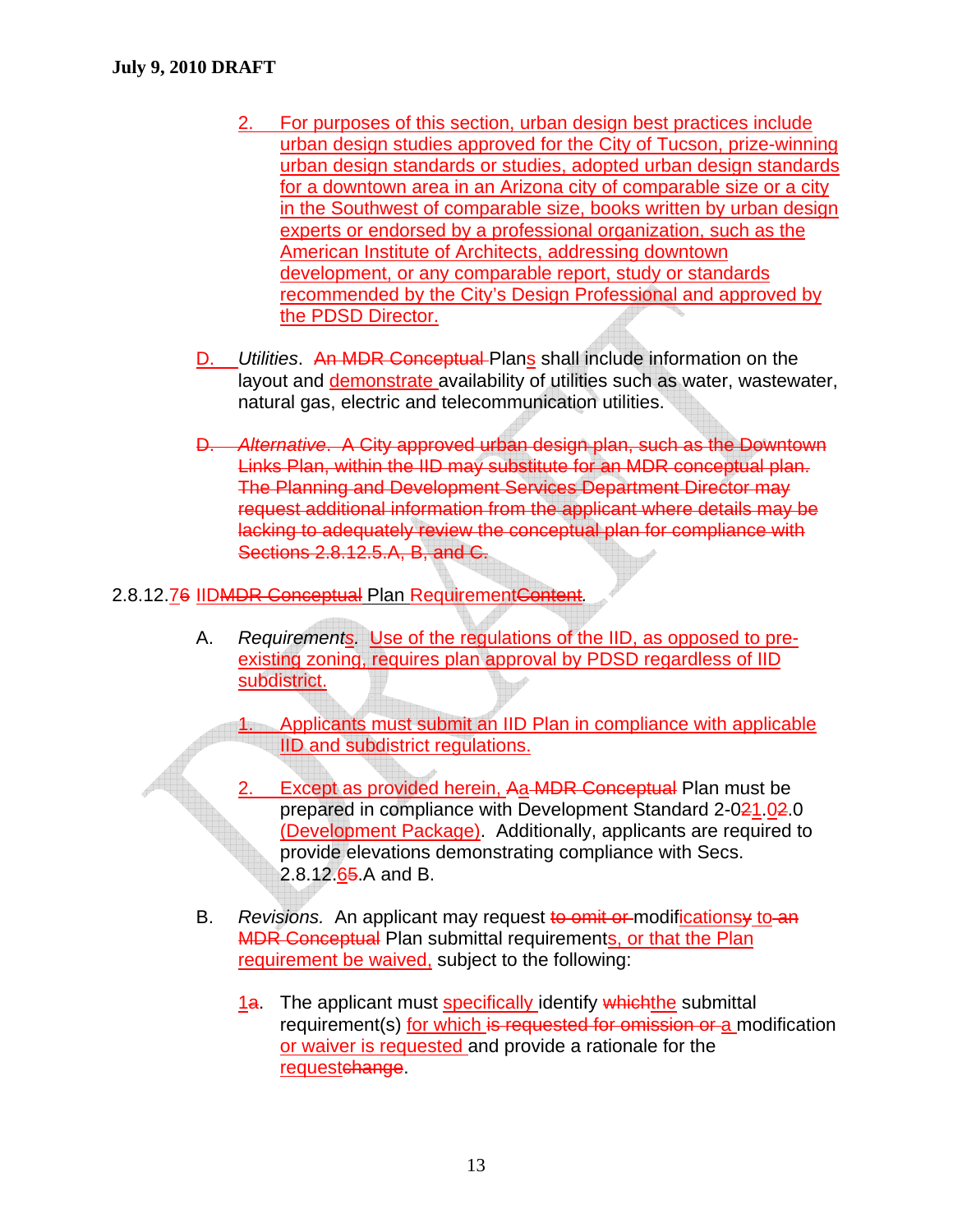- 2b. The Planning and Development Services Department The -Director shall determine whether to grantaccept the request. In making thisa decision, the director shall consider: the purpose statements of the Downtown Area Infill Incentive District Plan, and applicable General Plan, and area plan policies. The Director's Aapproval of athe request hereunder is not, nor shall it be construed as the, does not represent the department's endorsement or approval of any rezoning request or the project design.
- C. *Exception*. A City-approved urban design plan, such as the Downtown Links Plan, may substitute for an IID Plan for development within the IID. The Director may request additional information from an applicant where a conceptual plan is lacking sufficient detail to provide for adequate review, in compliance with Sections 2.8.12.6.A, B, and C.
- 2.8.12.87 Review and Approval Procedures. The Planning and Development Services DepartmentPDSD shall administer the IID Plan review procedures of the MDR conceptual plan process.
	- A. *Procedure*.
		- 1. For development within the GIIS, Rrequests for MDRs shall be processed according to the Development Compliance Code, Sections 23A-50 and 23A-51.
			- 2. For development within the DCS, IID Plans shall be processed according to the Development Compliance Code, Sec. 23A-34 (Development Plan Review), with the exception that a preapplication conference is required. IID Plans within the DCS shall be reviewed and considered for approval within thirty (30) working days of PDSD accepting the application or approval of demolition and/or façade alteration plans when required of projects within the Rio Nuevo and Downtown Zone, whichever is applicable.

A.*Findings*. The Planning and Development Services Department Director may only grant an MDR if he/she finds:

1.The MDR Conceptual Plan and requested modifications meet the purpose statements described in Sec. 2.8.12; and

2.The project benefits adjacent property and the surrounding area by the redevelopment of the existing site and surrounding area in a way consistent with the goals of the Downtown Infill Incentive District Plan; and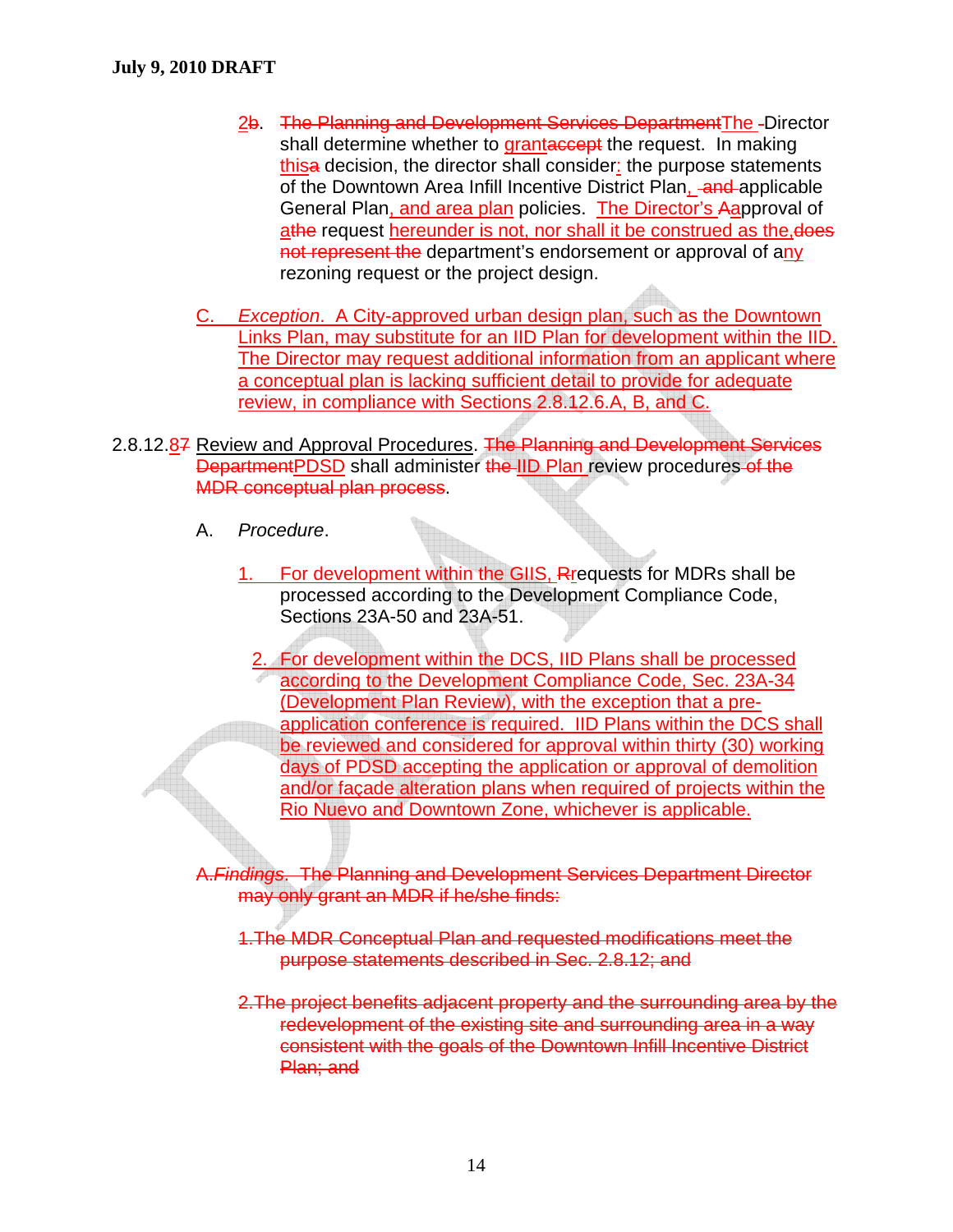- 3.The MDR Conceptual Plan does not create significant adverse effects on adjacent residential property including excessive noise, glare, odors, vibrations, fumes, traffic hazards directly impacting adjacent property, and other similar public health and safety concerns; and
- 4.The project building does not significantly impede solar energy options to adjacent properties; and

 $5 -$ 

- 6.The MDR Conceptual Plan supports a safe streetscape coordinated with adjoining properties; and
- 7. Considering the scale of the property, the proposal reflects an effective implementation of documented streetscape design best practices; and
- $8-$
- 9. The MDR Conceptual Plan is reflective of City objectives concerning the use of drought tolerant and native landscaping; and
- 10.The development is in a form and scale consistent with urban surroundings; and

9. For an MDR Conceptual Plan that involves a parking reduction, the project will not cause excessive drive through traffic or habitual parking within an adjacent residential neighborhood.

G.B. An amendment or revision to an approved IIDMDR Conceptual Plan shall be subject to the same procedure as the initial approval.

**D.C.** The City may accept a concurrent submittal of the IIDMDR Conceptual Plan and corresponding development plan or subdivision plat.

2.8.12.89 IID District Termination. The provisions of LUC 2.8.12 Downtown Area Infill Incentive District shall end on January 31, 20121, unless Mayor and Council extend the date by separate ordinance.

2.8.12.109 Illustrative Map.

# **RESERVED**

SECTION 2. The map of the Downtown Area Infill Incentive District Zone (IID) overlay boundaries, attached as Exhibit A to this ordinance, is hereby adopted.

SECTION 3. The various City officers and employees are authorized and directed to perform all acts necessary or desirable to give effect to this ordinance.